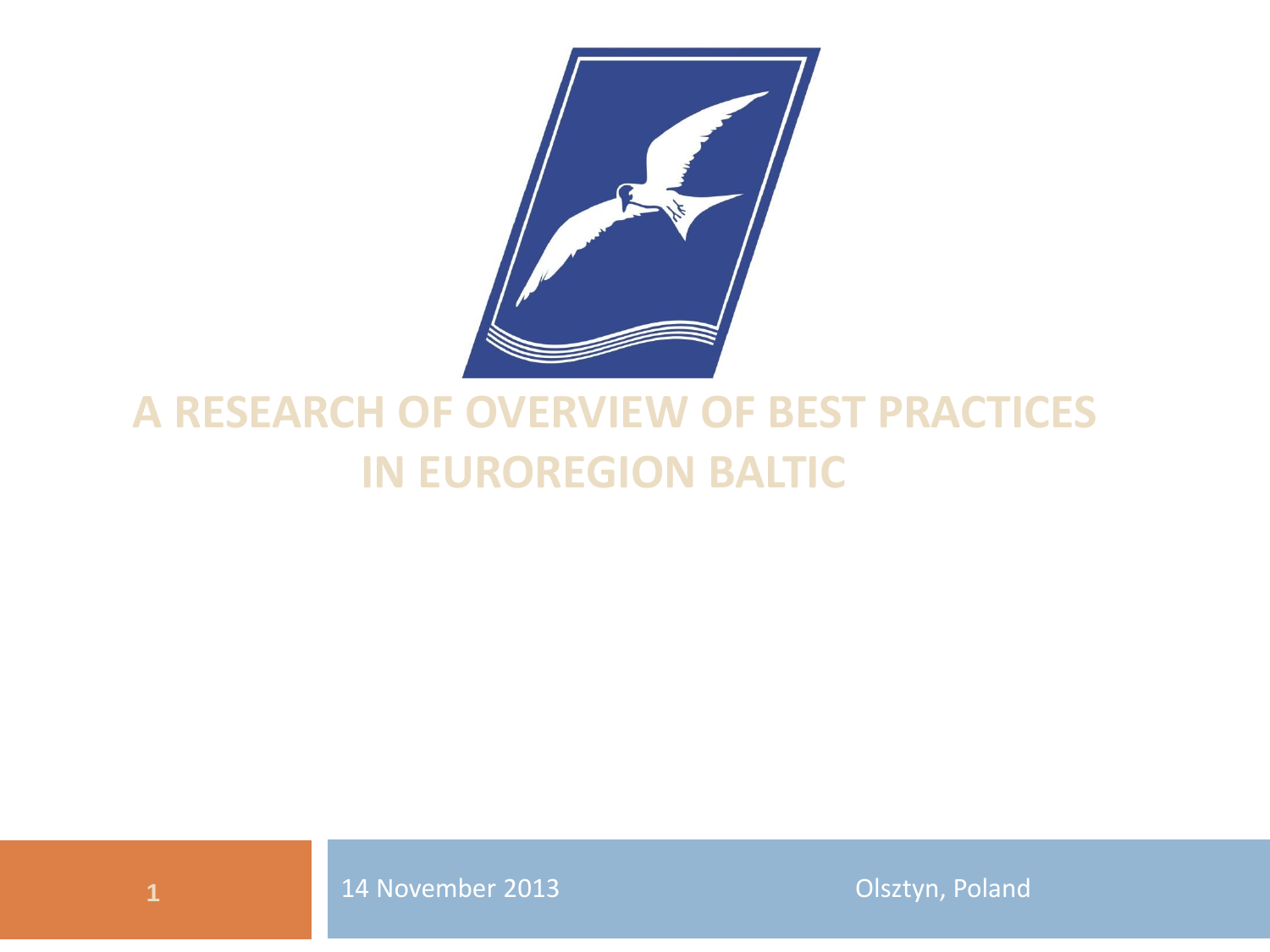## Taskforce Labour market cooperation

 Taskforce established in the fall of 2012 with representatives from all member regions.

Mission:

- To develop a basis for a stronger cooperation on labour market issues within ERB, with a focus on improving the labour force mobility and to combat youth unemployment.
- To prepare the basis for an ERB observer status in the Baltic Sea Labour Forum (BSLF), e.g. reflections of added value for ERB to take part in BSLF activities.
- To organise a meeting for politicians and specialists dealing with labour market issues in the ERB regions together with the first ERB Board meeting in 2013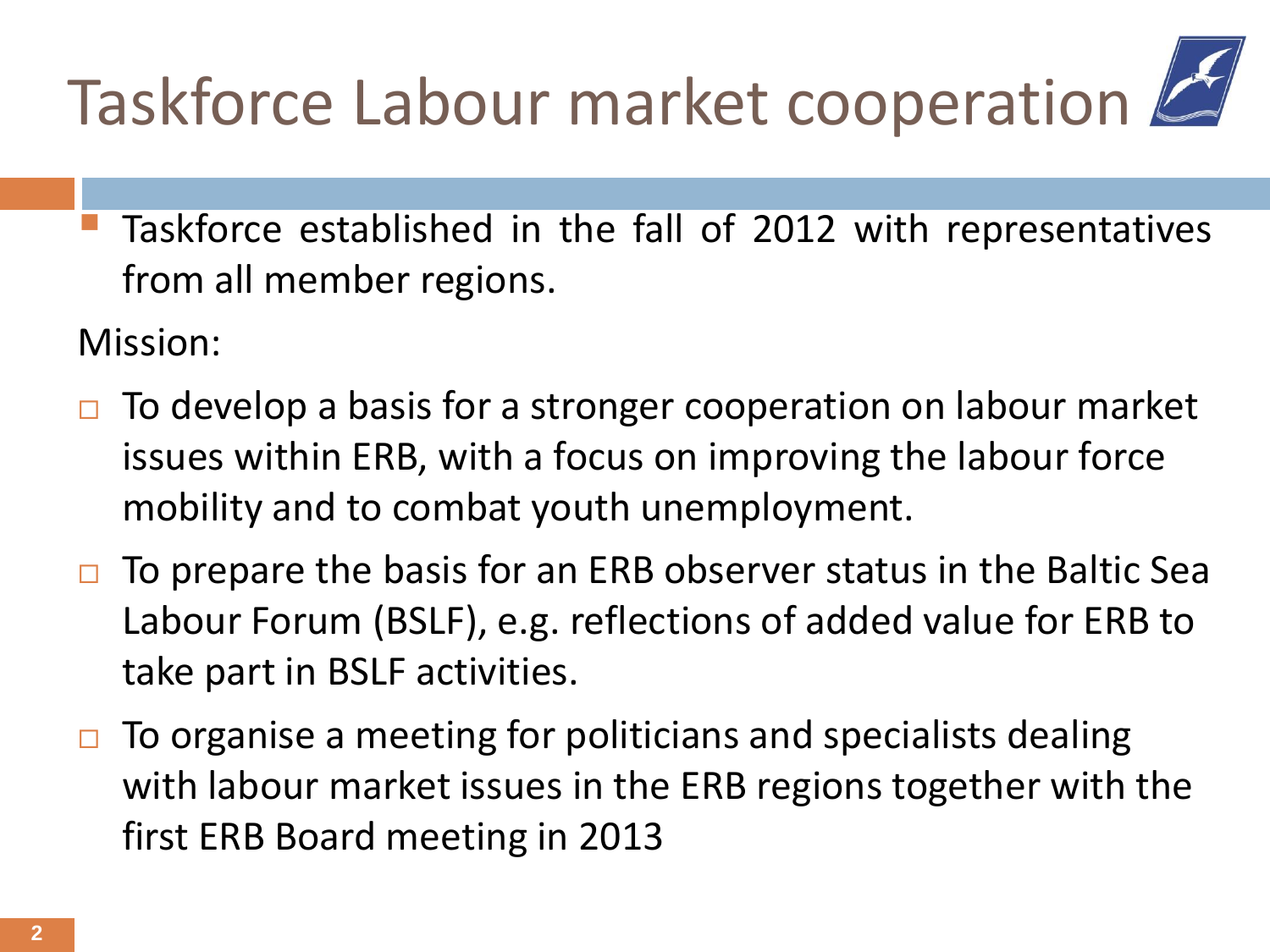Main features of regional labour markets' characteristics



- **□ Regional differences employment, temporary** employment, youth unemployment etc.
- $\Box$  Not a win-win perspective with labour force mobility
- $\Box$  Similar challenges ahead skills shortages
- **□ What can we work on together**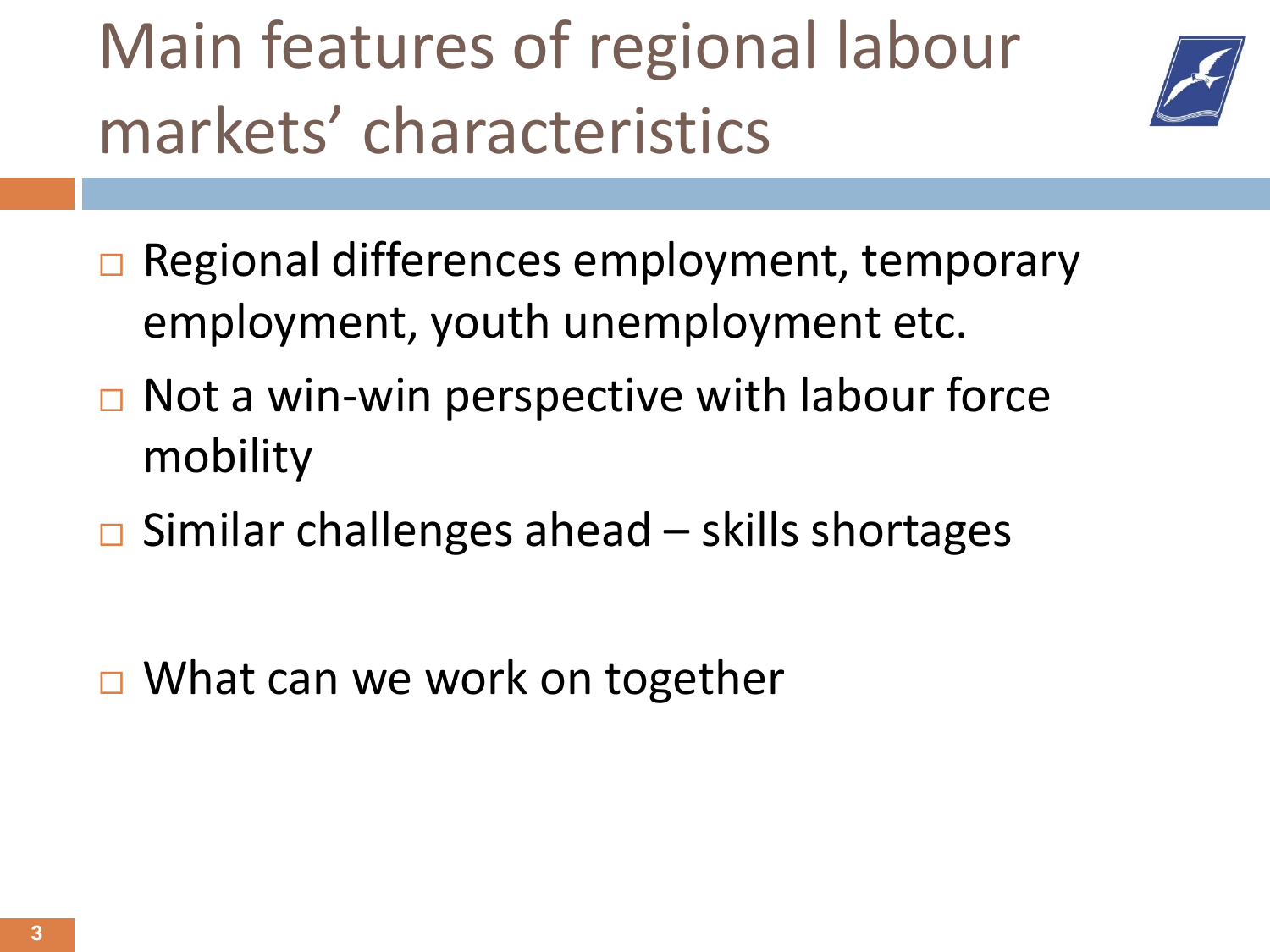Work within the Taskforce



- $\Box$  Cooperation with EURES-advisors in the ERBregions. Formal vs Informal
- $\Box$  Similar agenda as SB Professionals
- $\Box$  Regional projects with a transnational dimension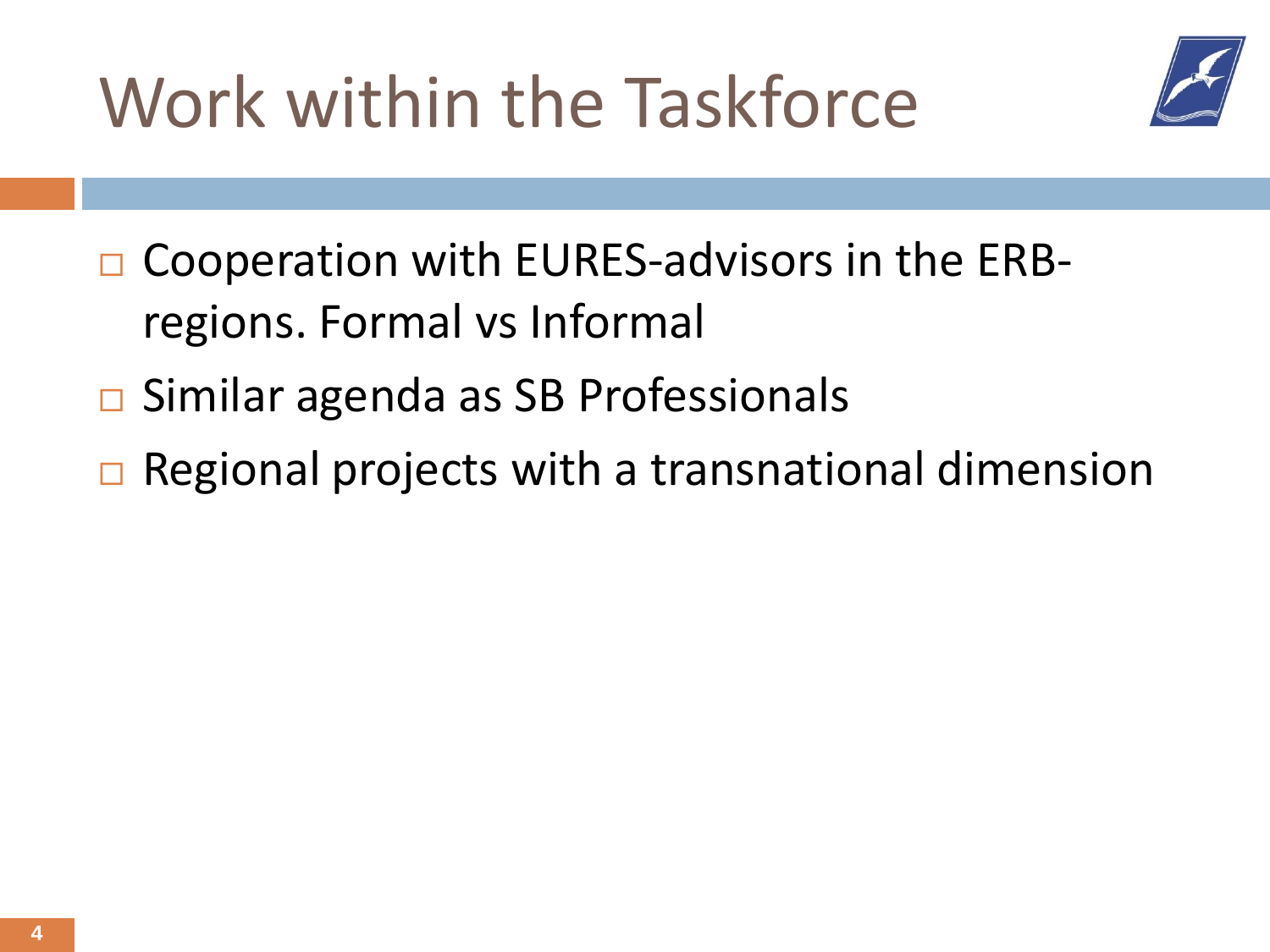## Regional projects



- □ Youth unemployment
- Labour market integration
- $\Box$  Early school leaving
- VET-education and labour market cooperation
- Closer cooperation schools and labour market
- Guidance
- Next step:
	- Transfer of good practices
	- Joint projects project idea under development